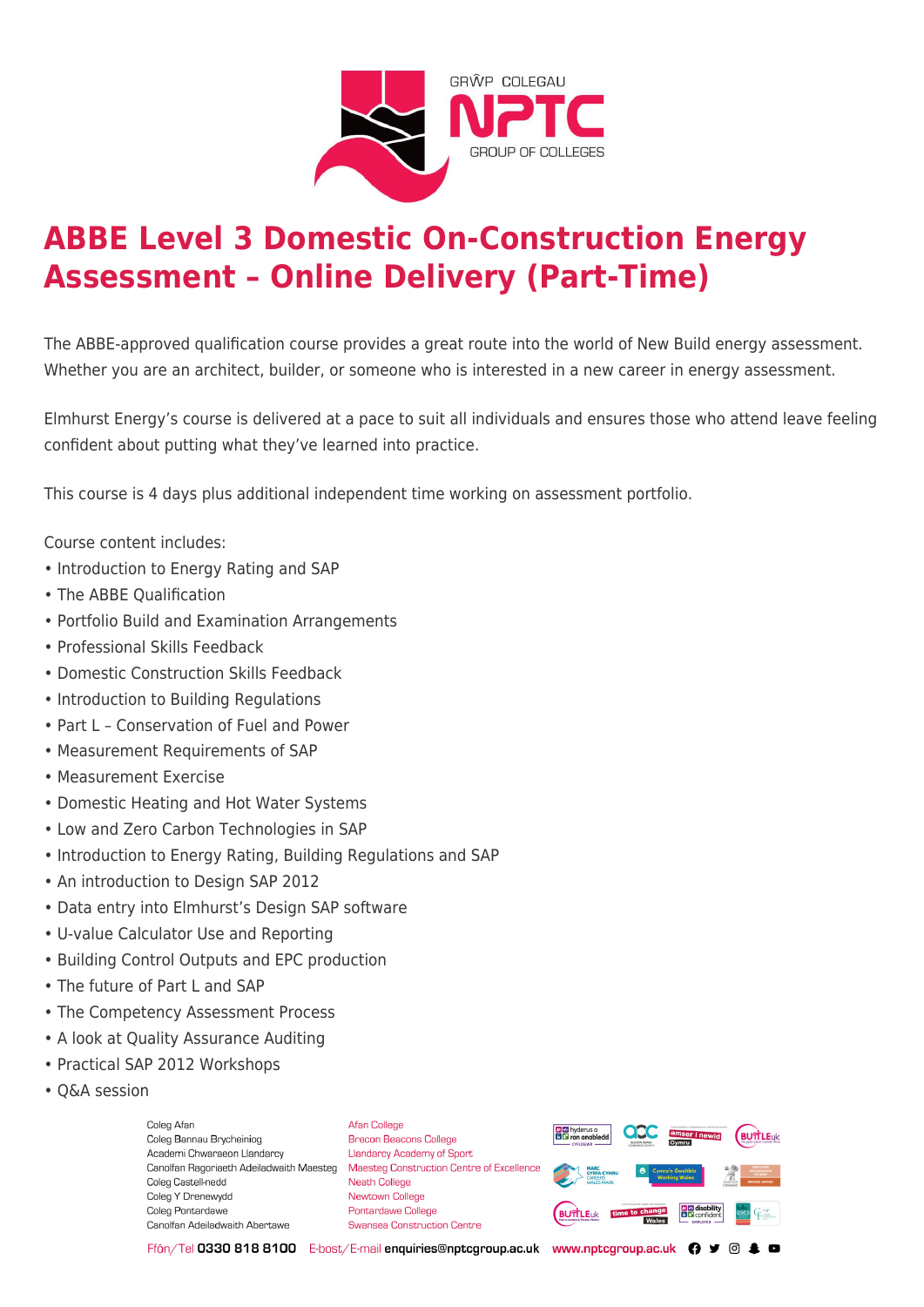

## **Entry Requirements**

Individuals must be 18 years old or above.

### **Career Prospects**

Structural Engineer, OCDEA's, Air-pressure testers, trainers, Architects etc.

### **Course Modules**

This covers the skills required and SAP methodology to enable the candidate to become an On Construction Domestic Energy Assessor.

Following the course, the delegate is required to complete a portfolio of work including Centre devised test cases to meet the requirements of the ABBE OCDEA qualification.

Upon successful completion of the assessment portfolio individuals are classed as qualified. Once qualified you are eligible to join Elmhurst's government approved accreditation scheme free of charge.

Unlike some other independent training providers, members who go on to join Elmhurst's DEA accreditation scheme are fully supported long after the course is finished- we won't leave you feeling high and dry.

Only individuals who are registered with an accreditation scheme are able to produce legally valid EPCs.

### **Assessment**

Portfolio

**STUDY MODE** PT

#### **LOCATION** Neath College - 0330 818 8100

### **COURSE LENGTH**

Coleg Afar Coleg Bannau Brycheiniog Academi Chwaraeon Llandarcy Coleg Castell-nedd Coleg Y Drenewydd Coleg Pontardawe Canolfan Adeiladwaith Abertawe

Afan College Brecon Beacons College **Llandarcy Academy of Sport** Canolfan Ragoriaeth Adeiladwaith Maesteg Maesteg Construction Centre of Excellence Neath College Newtown College Pontardawe College **Swansea Construction Centre** 



Ffôn/Tel 0330 818 8100 E-bost/E-mail enquiries@nptcgroup.ac.uk www.nptcgroup.ac.uk ? • © \$